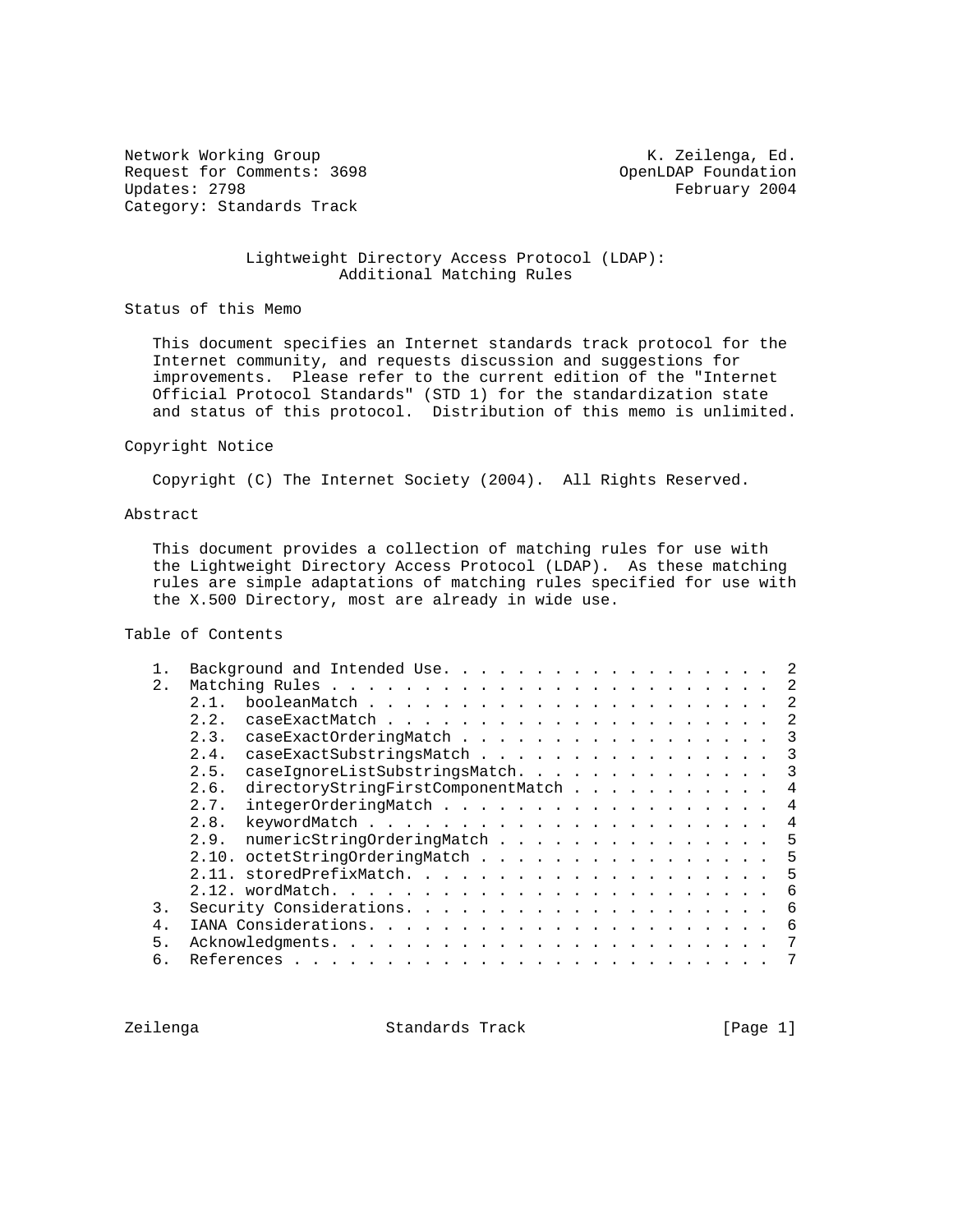|  | 6.1. Normative References 7   |  |  |  |  |  |  |  |  |  |
|--|-------------------------------|--|--|--|--|--|--|--|--|--|
|  | 6.2. Informative References 7 |  |  |  |  |  |  |  |  |  |
|  |                               |  |  |  |  |  |  |  |  |  |
|  |                               |  |  |  |  |  |  |  |  |  |

1. Background and Intended Use

 This document adapts additional X.500 Directory [X.500] matching rules [X.520] for use with the Lightweight Directory Access Protocol (LDAP) [RFC3377]. Most of these rules are widely used today on the Internet, such as in support of the inetOrgPerson [RFC2798] and Policy Core Information Model [RFC3703] LDAP schemas. The rules are applicable to many other applications.

 This document supersedes the informational matching rules descriptions provided in RFC 2798 that are now provided in this document. Specifically, section 2 of this document replaces section 9.3.3 of RFC 2798.

 Schema definitions are provided using LDAP description formats [RFC2252]. Definitions provided here are formatted (line wrapped) for readability.

- 2. Matching Rules
- 2.1. booleanMatch

 The booleanMatch rule compares for equality a asserted Boolean value with an attribute value of BOOLEAN syntax. The rule returns TRUE if and only if the values are the same, i.e., both are TRUE or both are FALSE. (Source: X.520)

 ( 2.5.13.13 NAME 'booleanMatch' SYNTAX 1.3.6.1.4.1.1466.115.121.1.7 )

 The BOOLEAN (1.3.6.1.4.1.1466.115.121.1.7) syntax is described in [RFC2252].

# 2.2. caseExactMatch

 The caseExactMatch rule compares for equality the asserted value with an attribute value of DirectoryString syntax. The rule is identical to the caseIgnoreMatch [RFC2252] rule except that case is not ignored. (Source: X.520)

Zeilenga Standards Track [Page 2]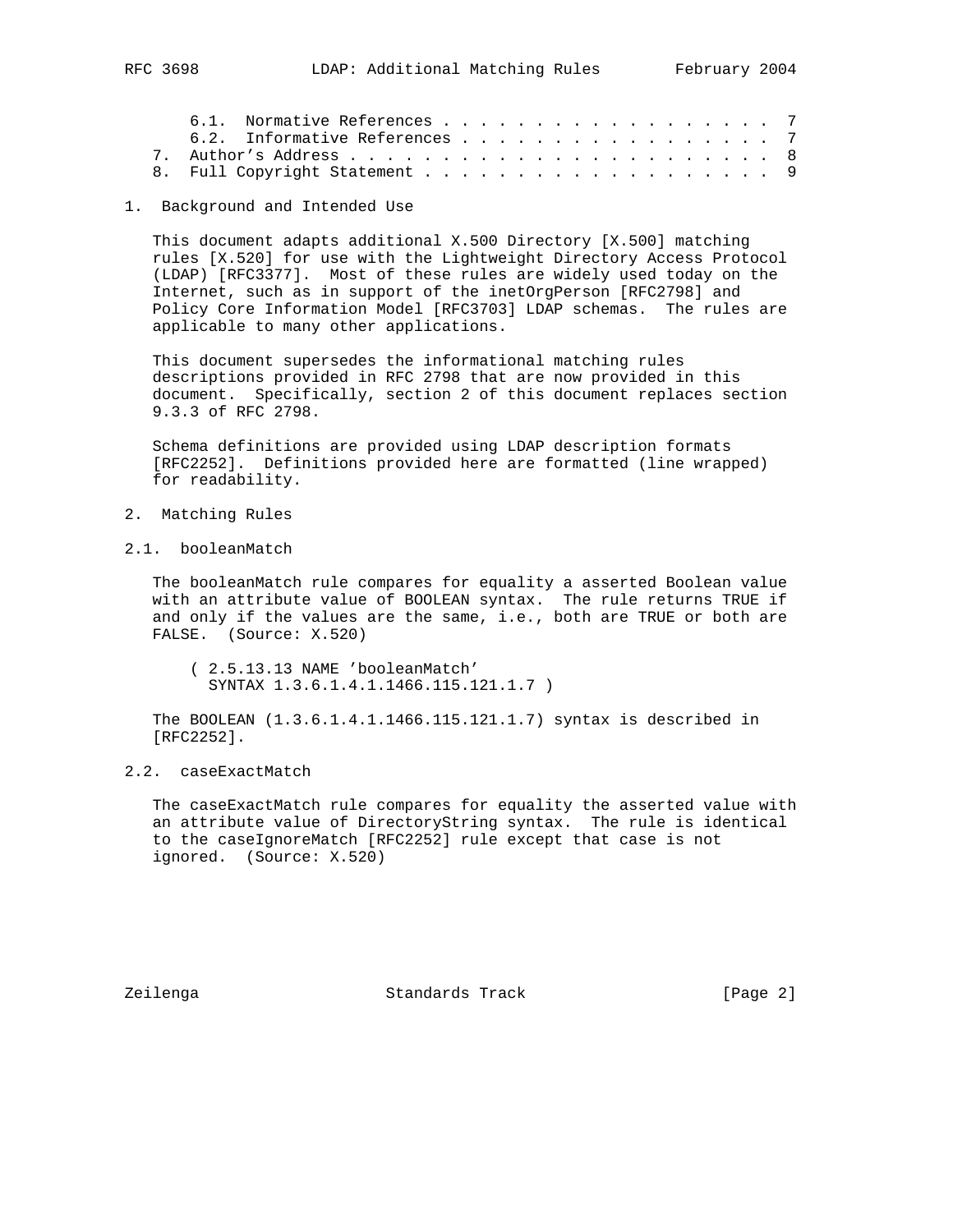( 2.5.13.5 NAME 'caseExactMatch' SYNTAX 1.3.6.1.4.1.1466.115.121.1.15 )

 The DirectoryString (1.3.6.1.4.1.1466.115.121.1.15) syntax is described in [RFC2252].

2.3. caseExactOrderingMatch

 The caseExactOrderingMatch rule compares the collation order of the asserted string with an attribute value of DirectoryString syntax. The rule is identical to the caseIgnoreOrderingMatch [RFC2252] rule except that letters are not folded. (Source: X.520)

 ( 2.5.13.6 NAME 'caseExactOrderingMatch' SYNTAX 1.3.6.1.4.1.1466.115.121.1.15 )

 The DirectoryString (1.3.6.1.4.1.1466.115.121.1.15) syntax is described in [RFC2252].

2.4. caseExactSubstringsMatch

 The caseExactSubstringsMatch rule determines whether the asserted value(s) are substrings of an attribute value of DirectoryString syntax. The rule is identical to the caseIgnoreSubstringsMatch [RFC2252] rule except that case is not ignored. (Source: X.520)

 ( 2.5.13.7 NAME 'caseExactSubstringsMatch' SYNTAX 1.3.6.1.4.1.1466.115.121.1.58 )

 The SubstringsAssertion (1.3.6.1.4.1.1466.115.121.1.58) syntax is described in [RFC2252].

2.5. caseIgnoreListSubstringsMatch

 The caseIgnoreListSubstringMatch rule compares the asserted substring with an attribute value which is a sequence of DirectoryStrings, but where the case (upper or lower) is not significant for comparison purposes. The asserted value matches a stored value if and only if the asserted value matches the string formed by concatenating the strings of the stored value. This matching is done according to the caseIgnoreSubstringsMatch [RFC2252] rule; however, none of the initial, any, or final values of the asserted value are considered to match a substring of the concatenated string which spans more than one of the strings of the stored value. (Source: X.520)

Zeilenga Standards Track [Page 3]

 <sup>( 2.5.13.12</sup> NAME 'caseIgnoreListSubstringsMatch' SYNTAX 1.3.6.1.4.1.1466.115.121.1.58 )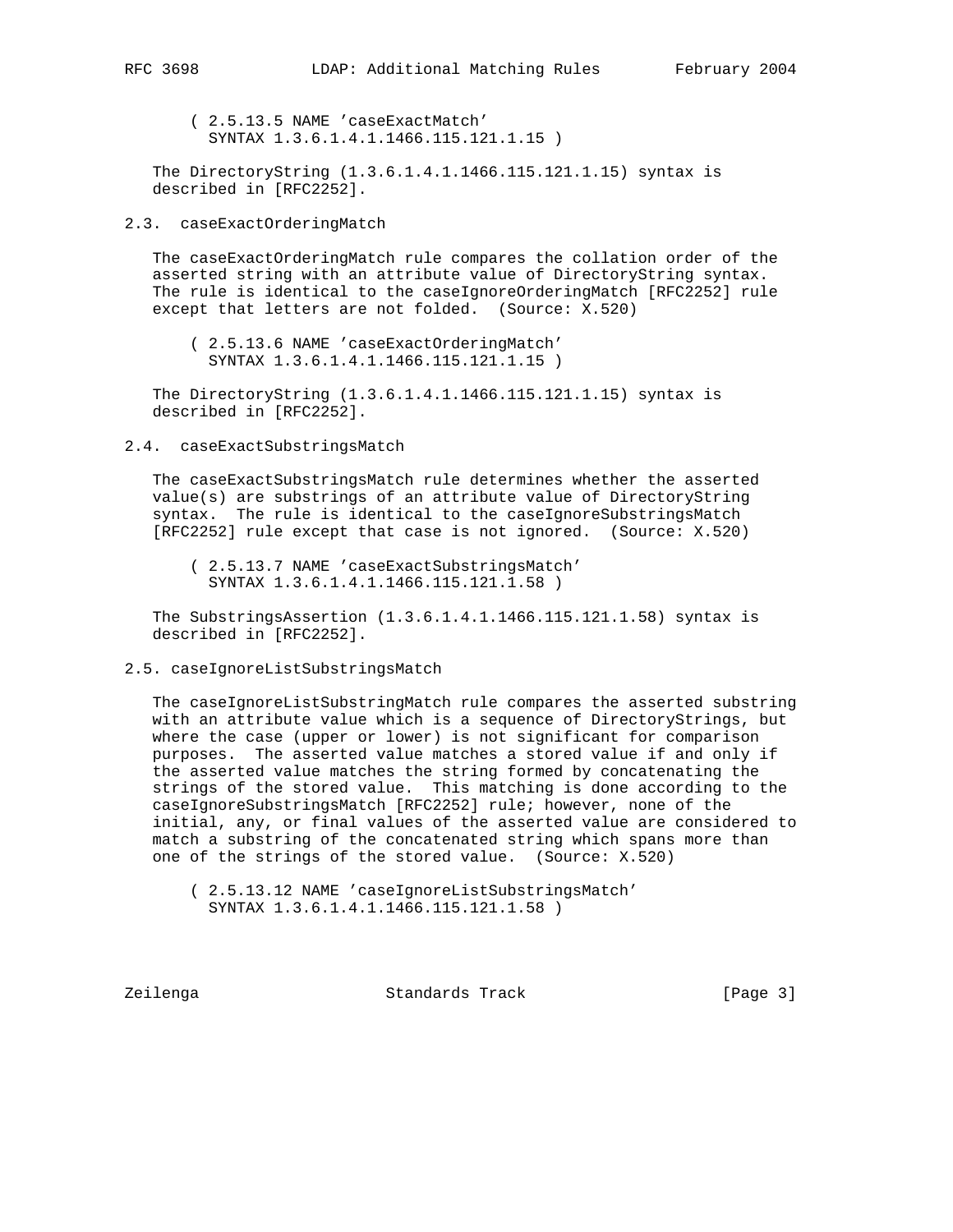The SubstringsAssertion (1.3.6.1.4.1.1466.115.121.1.58) syntax is described in [RFC2252].

#### 2.6. directoryStringFirstComponentMatch

 The directoryStringFirstComponentMatch rule compares for equality the asserted DirectoryString value with an attribute value of type SEQUENCE whose first component is mandatory and of type DirectoryString. The rule returns TRUE if and only if the attribute value has a first component whose value matches the asserted DirectoryString using the rules of caseIgnoreMatch [RFC2252]. A value of the assertion syntax is derived from a value of the attribute syntax by using the value of the first component of the SEQUENCE. (Source: X.520)

 ( 2.5.13.31 NAME 'directoryStringFirstComponentMatch' SYNTAX 1.3.6.1.4.1.1466.115.121.1.15 )

 The DirectoryString (1.3.6.1.4.1.1466.115.121.1.15) syntax is described in [RFC2252].

#### 2.7. integerOrderingMatch

 The integerOrderingMatch rule compares the ordering of the asserted integer with an attribute value of INTEGER syntax. The rule returns True if the attribute value is less than the asserted value. (Source: X.520)

 ( 2.5.13.15 NAME 'integerOrderingMatch' SYNTAX 1.3.6.1.4.1.1466.115.121.1.27 )

 The INTEGER (1.3.6.1.4.1.1466.115.121.1.27) syntax is described in [RFC2252].

### 2.8. keywordMatch

 The keywordMatch rule compares the asserted string with keywords in an attribute value of DirectoryString syntax. The rule returns TRUE if and only if the asserted value matches any keyword in the attribute value. The identification of keywords in an attribute value and of the exactness of match are both implementation specific. (Source: X.520)

 ( 2.5.13.33 NAME 'keywordMatch' SYNTAX 1.3.6.1.4.1.1466.115.121.1.15 )

 The DirectoryString (1.3.6.1.4.1.1466.115.121.1.15) syntax is described in [RFC2252].

Zeilenga Standards Track [Page 4]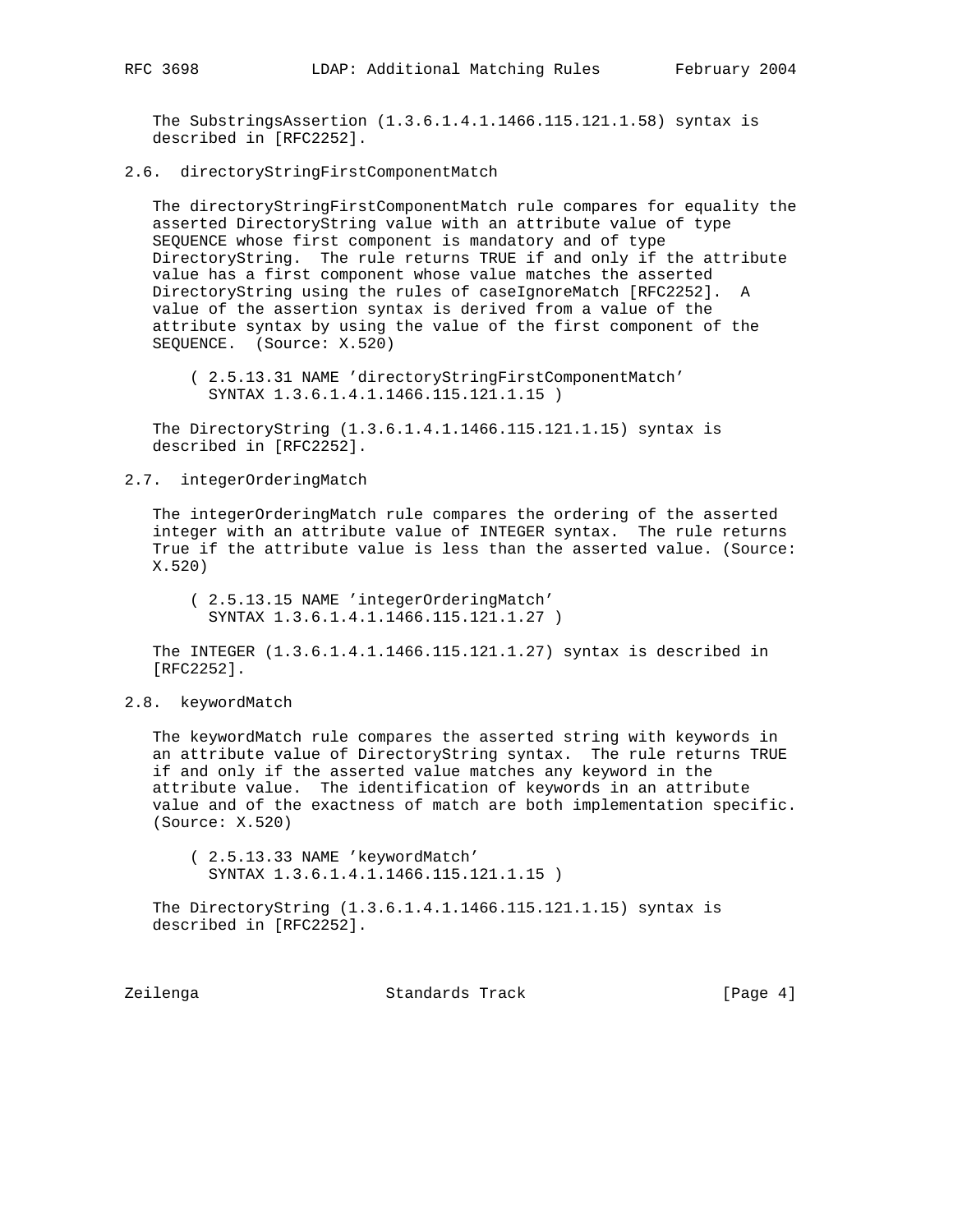#### 2.9. numericStringOrderingMatch

 The numericStringOrderingMatch rule compares the collation order of the asserted string with an attribute value of NumericString syntax. The rule is identical to the caseIgnoreOrderingMatch [RFC2252] rule except that all space characters are skipped during comparison (case is irrelevant as characters are numeric). (Source: X.520)

 ( 2.5.13.9 NAME 'numericStringOrderingMatch' SYNTAX 1.3.6.1.4.1.1466.115.121.1.36 )

 The NumericString (1.3.6.1.4.1.1466.115.121.1.36) syntax is described in [RFC2252].

2.10. octetStringOrderingMatch

 The octetStringOrderingMatch rule compares the collation order of the asserted octet string with an attribute value of OCTET STRING syntax. The rule compares octet strings from first octet to last octet, and from the most significant bit to the least significant bit within the octet. The first occurrence of a different bit determines the ordering of the strings. A zero bit precedes a one bit. If the strings are identical but contain different numbers of octets, the shorter string precedes the longer string. (Source: X.520)

 ( 2.5.13.18 NAME 'octetStringOrderingMatch' SYNTAX 1.3.6.1.4.1.1466.115.121.1.40 )

 The OCTET STRING (1.3.6.1.4.1.1466.115.121.1.40) syntax is described in [RFC2252].

### 2.11. storedPrefixMatch

 The storedPrefixMatch rule determines whether an attribute value, whose syntax is DirectoryString is a prefix (i.e., initial substring) of the asserted value, without regard to the case (upper or lower) of the strings. The rule returns TRUE if and only if the attribute value is an initial substring of the asserted value with corresponding characters identical except possibly with regard to case. (Source: X.520)

 ( 2.5.13.41 NAME 'storedPrefixMatch' SYNTAX 1.3.6.1.4.1.1466.115.121.1.15 )

Zeilenga Standards Track [Page 5]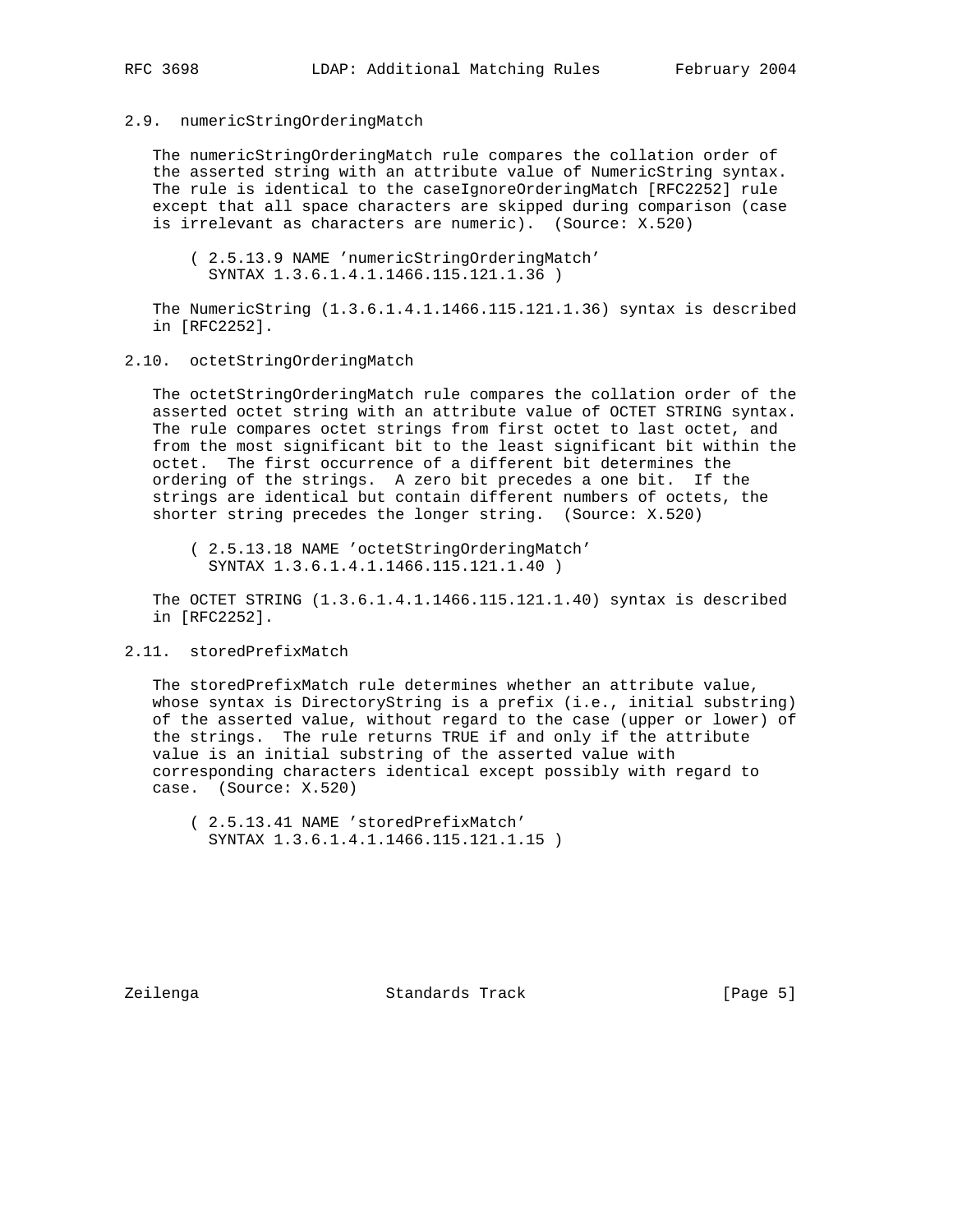Note: This rule can be used, for example, to compare values in the Directory which are telephone area codes with a purported value which is a telephone number.

 The DirectoryString (1.3.6.1.4.1.1466.115.121.1.15) syntax is described in [RFC2252].

2.12. wordMatch

 The wordMatch rule compares the asserted string with words in an attribute value of DirectoryString syntax. The rule returns TRUE if and only if the asserted word matches any word in the attribute value. Individual word matching is as for the caseIgnoreMatch [RFC2252] matching rule. The precise definition of a "word" is implementation specific. (Source: X.520)

 ( 2.5.13.32 NAME 'wordMatch' SYNTAX 1.3.6.1.4.1.1466.115.121.1.15 )

 The DirectoryString (1.3.6.1.4.1.1466.115.121.1.15) syntax is described in [RFC2252].

3. Security Considerations

 General LDAP security considerations [RFC3377] is applicable to the use of this schema. Additional considerations are noted above where appropriate.

4. IANA Considerations

 The Internet Assigned Numbers Authority (IANA) has updated the LDAP descriptors registry [RFC3383] as indicated in the following template:

 Subject: Request for LDAP Descriptor Registration Update Descriptor (short name): see comment Object Identifier: see comments Person & email address to contact for further information: Kurt Zeilenga <kurt@OpenLDAP.org> Usage: see comments Specification: RFC 3698 Author/Change Controller: IESG Comments:

Zeilenga Standards Track [Page 6]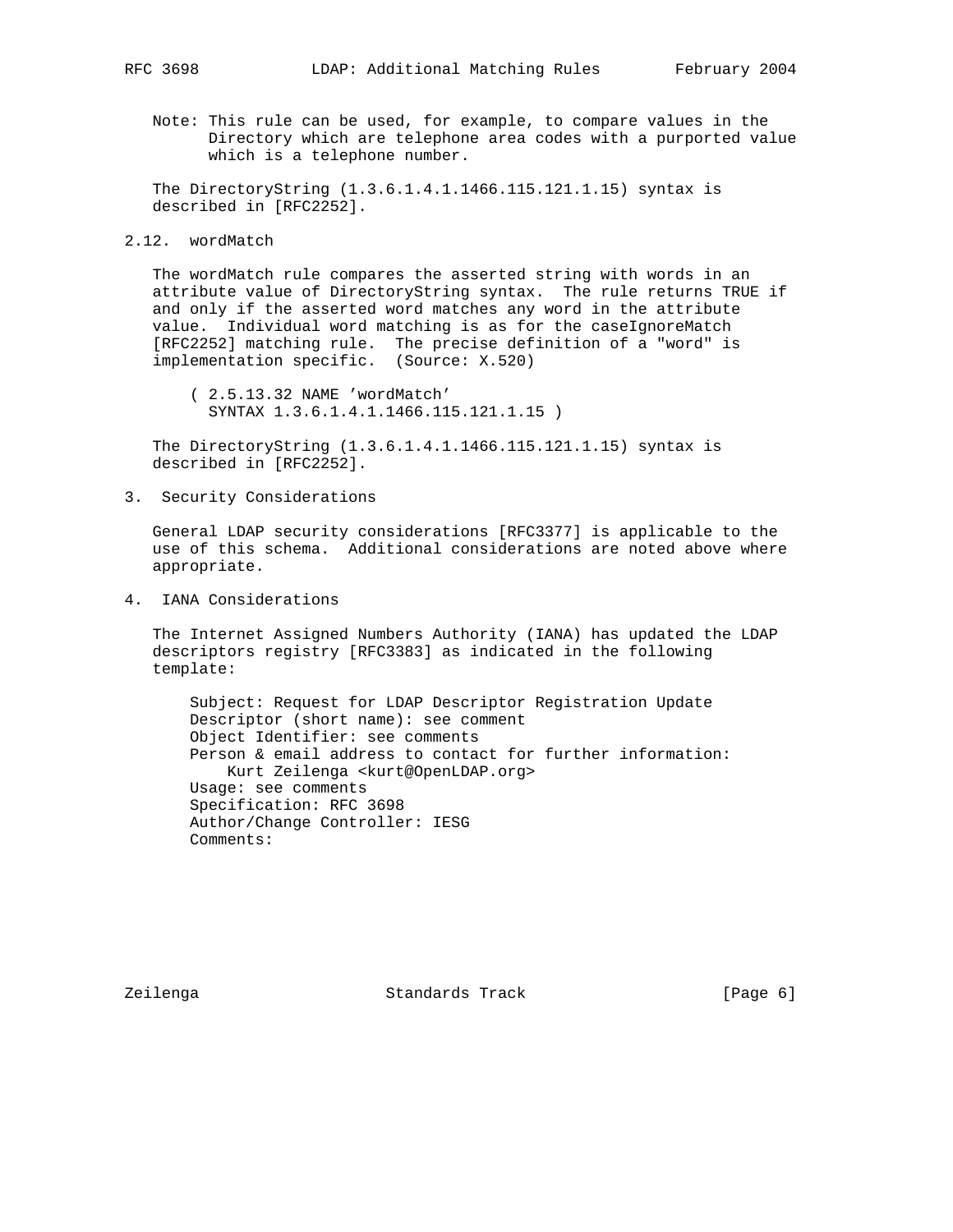The following descriptors have been added:

| NAME                                 | Type OID |           |
|--------------------------------------|----------|-----------|
|                                      |          |           |
| booleanMatch                         | M        | 2.5.13.13 |
| caseExactMatch                       | м        | 2.5.13.5  |
| caseExactOrderinqMatch               | М        | 2.5.13.6  |
| caseExactSubstringsMatch             | м        | 2.5.13.7  |
| caseIqnoreListSubstringsMatch        | м        | 2.5.13.12 |
| directoryStringFirstComponentMatch M |          | 2.5.13.31 |
| integerOrderingMatch                 | м        | 2.5.13.15 |
| keywordMatch                         | M        | 2.5.13.33 |
| numericStringOrderingMatch           | м        | 2.5.13.9  |
| octetStringOrderingMatch             | м        | 2.5.13.18 |
| storedPrefixMatch                    | M        | 2.5.13.41 |
| wordMatch                            | M        | 2.5.13.32 |

where Type M is Matching Rule.

 This document makes no new OID assignments. It only associates LDAP matching rule descriptions with existing X.500 matching rules.

5. Acknowledgments

This document borrows from [X.520], an ITU-T Recommendation.

- 6. References
- 6.1. Normative References
	- [RFC2252] Wahl, M., Coulbeck, A., Howes, T. and S. Kille, "Lightweight Directory Access Protocol (v3): Attribute Syntax Definitions", RFC 2252, December 1997.
	- [RFC3377] Hodges, J. and R. Morgan, "Lightweight Directory Access Protocol (v3): Technical Specification", RFC 3377, September 2002.
- 6.2. Informative References
	- [RFC2798] Smith, M., "The LDAP inetOrgPerson Object Class", RFC 2798, April 2000.
	- [RFC3383] Zeilenga, K., "IANA Considerations for LDAP", BCP 64 RFC 3383, September 2002.
	- [RFC3703] Strassner, J., Moore, B., Moats, R. and E. Ellesson, "Policy Core LDAP Schema", RFC 3703, February 2004.

| Zeilenga | Standards Track | [Page 7] |
|----------|-----------------|----------|
|----------|-----------------|----------|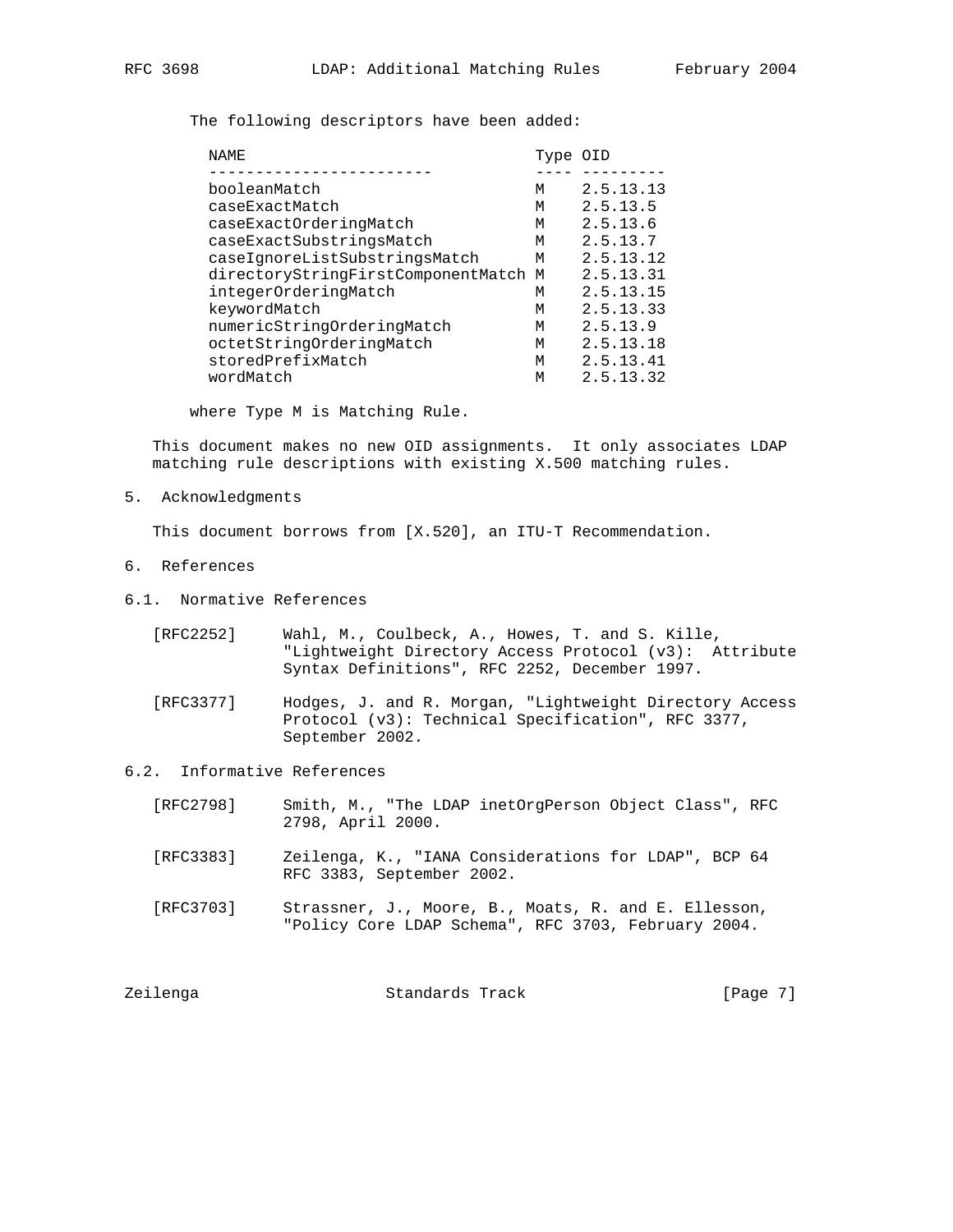- [X.500] International Telecommunication Union Telecommunication Standardization Sector, "The Directory -- Overview of concepts, models and services," X.500(1993) (also ISO/IEC 9594-1:1994).
- [X.520] International Telecommunication Union Telecommunication Standardization Sector, "The Directory: Selected Attribute Types", X.520(1997).
- 7. Author's Address

 Kurt D. Zeilenga OpenLDAP Foundation

EMail: Kurt@OpenLDAP.org

Zeilenga Standards Track [Page 8]